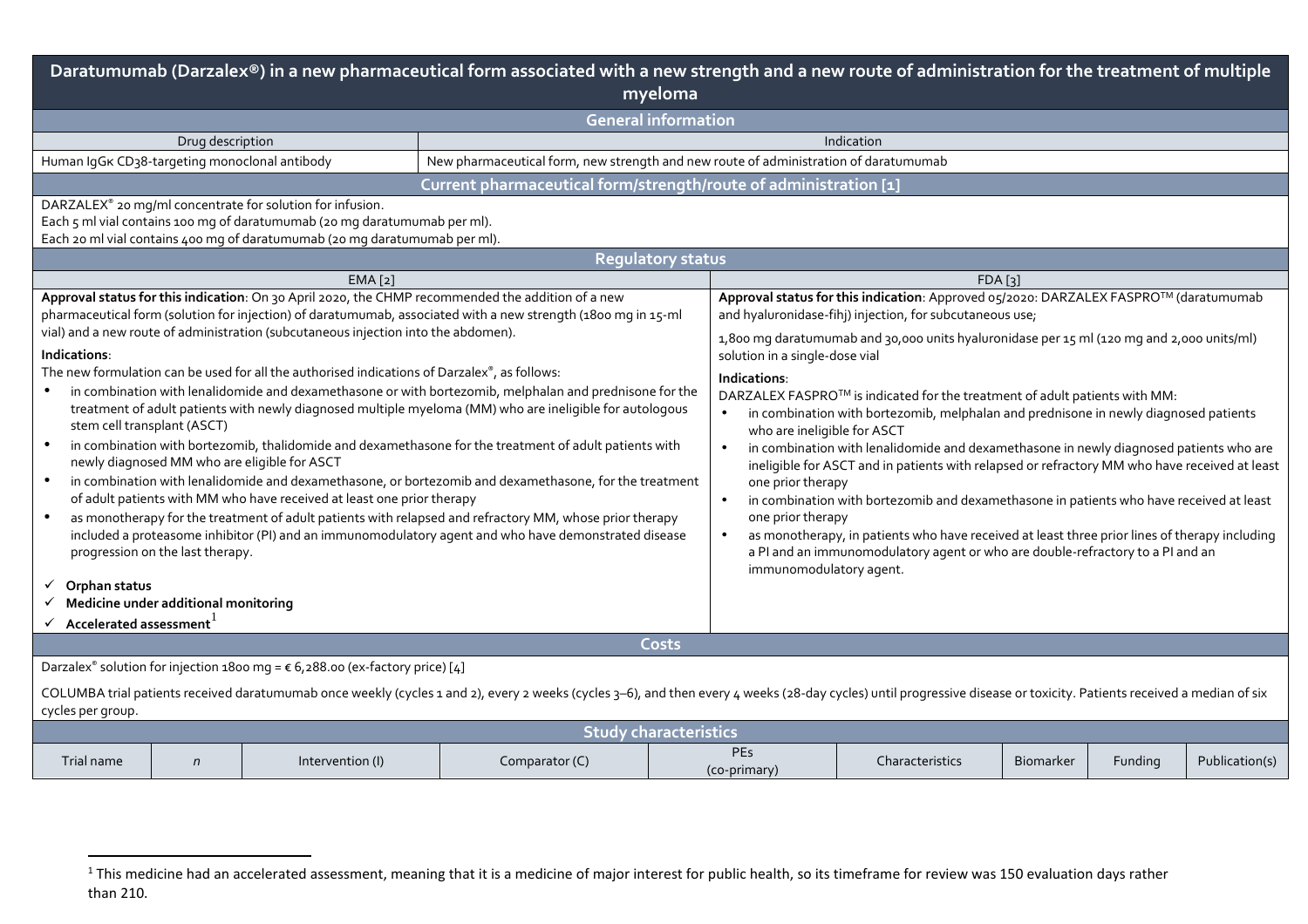| COLUMBA<br>NCT03277105<br>MMY3012                                                                                                                                                               | 522 | 1800 mg of subcutaneous<br>daratumumab<br>co-formulated with rHuPH20<br>2000 U/mL                                                                                                                                                                                                                                                                                                                                                                                                                                                                                                                                                                                                                                                                                              | 16 mg/kg of intravenous<br>daratumumab                                                                                                                                                                                                       | overall response (partial<br>response or better)<br>- maximum trough<br>concentration (C <sub>trough</sub> ) |  | ongoing <sup>2</sup> , multicentre,<br>open-label,<br>non-inferiority,<br>randomized<br>phase 3 trial | Janssen<br>Research &<br>Development | Link                |  |  |
|-------------------------------------------------------------------------------------------------------------------------------------------------------------------------------------------------|-----|--------------------------------------------------------------------------------------------------------------------------------------------------------------------------------------------------------------------------------------------------------------------------------------------------------------------------------------------------------------------------------------------------------------------------------------------------------------------------------------------------------------------------------------------------------------------------------------------------------------------------------------------------------------------------------------------------------------------------------------------------------------------------------|----------------------------------------------------------------------------------------------------------------------------------------------------------------------------------------------------------------------------------------------|--------------------------------------------------------------------------------------------------------------|--|-------------------------------------------------------------------------------------------------------|--------------------------------------|---------------------|--|--|
|                                                                                                                                                                                                 |     | Efficacy (I vs. C)                                                                                                                                                                                                                                                                                                                                                                                                                                                                                                                                                                                                                                                                                                                                                             |                                                                                                                                                                                                                                              | Safety (I vs. C)                                                                                             |  |                                                                                                       |                                      |                     |  |  |
| CR or better: 1.9% vs. 2.7%<br>Very good partial response: 17.1% vs. 14.3%<br>Partial response: 22.1% vs. 20.1%<br>Rate of infusion-related reaction: 12.7% vs. 34.5%<br>the intravenous group. |     | Overall response: 41% vs. 37% (relative risk 1.11, 95% CI 0.89-1.37)<br>$C_{\text{trough}}$ : the geometric means ratio for $C_{\text{trough}}$ was 107.93% (90% CI 95.74-121.67), and the maximum $C_{\text{trough}}$ was 593 µg/ml (SD 306)<br>in the subcutaneous group and 522 µg/ml (226) in the intravenous group<br>Median PFS: 5.59 months vs. 6.08 months, HR 0.99 (95% CI 0.78-1.26)<br>CTSQ: mean scores for the "Satisfaction with therapy" domain were consistently higher in I than in C. Patients in the<br>subcutaneous group responded more positively to individual components of "Satisfied with form of cancer therapy<br>(intravenous/subcutaneous)", "Taking cancer therapy as difficult as expected", and "Were side effects as expected" than those in | Grade ≥3 treatment-emergent AEs: n=119/260 (46%) vs. n=126/258 (49%)<br>SAEs: n=68/260 (26%) vs. n=76/258 (29%)<br>Death <sup>3</sup> : $n=1/260$ (0.4%) vs. and $n=4/258$ (1.6%)<br>Discontinuation due to AEs: n=18/260 (7%) vs. n=21 (8%) |                                                                                                              |  |                                                                                                       |                                      |                     |  |  |
|                                                                                                                                                                                                 |     |                                                                                                                                                                                                                                                                                                                                                                                                                                                                                                                                                                                                                                                                                                                                                                                |                                                                                                                                                                                                                                              | <b>ESMO-MCBS version 1.1</b>                                                                                 |  |                                                                                                       |                                      |                     |  |  |
| Not applicable                                                                                                                                                                                  |     |                                                                                                                                                                                                                                                                                                                                                                                                                                                                                                                                                                                                                                                                                                                                                                                |                                                                                                                                                                                                                                              |                                                                                                              |  |                                                                                                       |                                      |                     |  |  |
|                                                                                                                                                                                                 |     |                                                                                                                                                                                                                                                                                                                                                                                                                                                                                                                                                                                                                                                                                                                                                                                |                                                                                                                                                                                                                                              | <b>Risk of bias (study level)</b>                                                                            |  |                                                                                                       |                                      |                     |  |  |
| Adequate generation of<br>randomisation sequence                                                                                                                                                |     | Adequate allocation concealment                                                                                                                                                                                                                                                                                                                                                                                                                                                                                                                                                                                                                                                                                                                                                | <b>Blinding</b>                                                                                                                                                                                                                              | Selective outcome<br>reporting unlikely                                                                      |  | Other aspects which increase the risk of bias                                                         |                                      | <b>Risk of bias</b> |  |  |
| yes                                                                                                                                                                                             |     | yes                                                                                                                                                                                                                                                                                                                                                                                                                                                                                                                                                                                                                                                                                                                                                                            | open-label                                                                                                                                                                                                                                   | unclear <sup>4</sup>                                                                                         |  | yes <sup>5</sup>                                                                                      |                                      | high risk           |  |  |
| First published: 04/2020<br>Last updated: 07/2020                                                                                                                                               |     |                                                                                                                                                                                                                                                                                                                                                                                                                                                                                                                                                                                                                                                                                                                                                                                |                                                                                                                                                                                                                                              |                                                                                                              |  |                                                                                                       |                                      |                     |  |  |

Abbreviations: AE=adverse event, ASCT= autologous stem cell transplant, CHMP - Committee for Medicinal Products for Human Use, CI=confidence interval, CR=complete response, CTSQ= Cancer Therapy Satisfaction Questionnaire, C<sub>trough</sub>=maximum trough concentration, EMA=European Medicines Agency, ESMO-MCBS= European Society of Medical Oncology – Magnitude of Clinical Benefit Scale, FDA=Food and Drug Administration, HR=hazard ratio, MM=multiple myeloma, n=number, SAE=serious adverse event, OS=overall survival, PE=primary endpoint, PFS=progression-free survival, PI=proteasome inhibitor, QoL=quality of life

## **References:**

- 1. European Medicines Agency (EMA). Darzalex: EPAR Product Information [Available from: https://www.ema.europa.eu/en/documents/product-information/darzalex-epar-productinformation\_en.pdf.
- 2. European Medicines Agency (EMA). Medicines.Darzalex. [Available from: https://www.ema.europa.eu/en/medicines/human/summaries-opinion/darzalex-1.
- 3. U.S. Food and Drug Administration (FDA). Drugs@FDA.Darzalex Faspro.Label information. [Available from: https://www.accessdata.fda.gov/drugsatfda\_docs/label/2020/761145s000lbl.pdf.
- 4. Apotheker-Verlag Ö. Warenverzeichnis online [Available from: https://warenverzeichnis.apoverlag.at/.

<sup>2</sup> COLUMBA trial is ongoing until 12/2023

<sup>&</sup>lt;sup>3</sup> Death judged to be treatment-related

<sup>4</sup> COLUMBA trial is currently ongoing

<sup>&</sup>lt;sup>5</sup> Industry-funded; trial was designed by the study sponsor